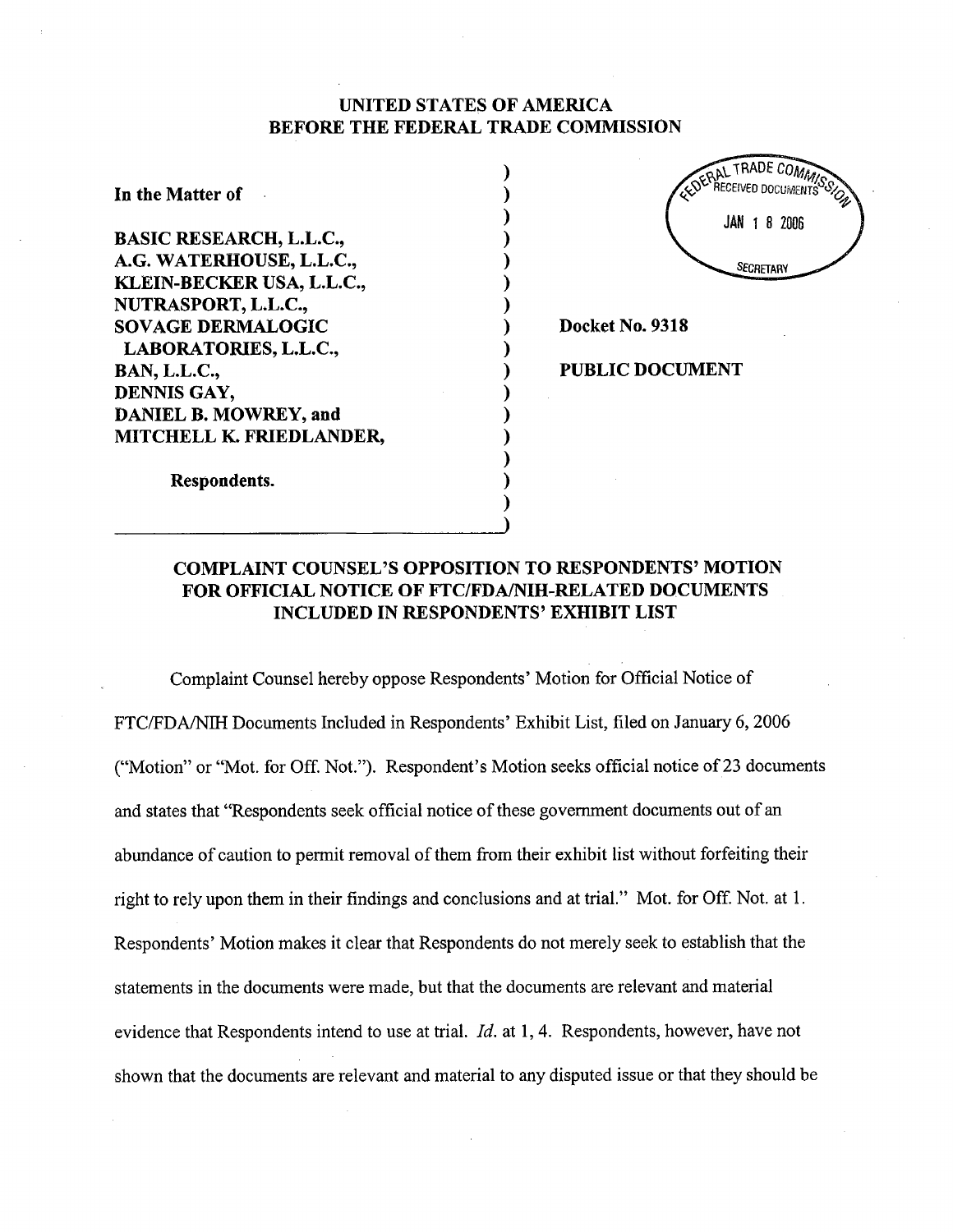given any weight at alL. Respondents' documents are not material facts, and to the extent that those documents are offered as "evidence," official notice does not obviate the necessity for listing the documents as exhibits. The documents are not relevant to whether Respondents violated the FTC Act, and relate instead to Respondents' challenge of Federal Trade Commission ("FTC") substantiation policy for dietary supplement and weight-loss claims, which the Court has previously determined is not the issue to be litigated in this administrative triaL. Complaint Counsel requests that the Court deny Respondents' Motion, and decide whether documents should be granted official notice as the issue arises during trial.

### DISCUSSION

Commission Rule of Practice 3.43(d) states: "When any decision of an Administrative Law Judge or of the Commission rests, in whole or in part, upon the taking of official notice of a *material fact* not appearing in evidence of record, opportunity to disprove such notice fact shall be granted any party making timely motion therefor." 16 C.F.R. § 3.43(d) (emphasis added). It is clear from this provision that, as a preliminary matter, facts that are potentially the subject of official notice must be material. The Court can then take official notice of such material facts if they have sufficient indicia of trustworthiness. $<sup>1</sup>$ </sup>

Ł Respondents previously fied a Request for Official Notice of Portions of FTC Website on February 3, 2005. In its Order granting the previous Request, the Court noted that Federal Rule of Evidence 201(b) provides that "A judicially noticed fact must be one not subject to reasonable dispute in that it is either (1) generally known within the territorial jurisdiction of the trial court or (2) capable of accurate and ready determination by resort to sources whose accuracy cannot reasonably be questioned." Order on Resp'ts' Req. for Official Notice, Dec. 5, 2005, at 1-2.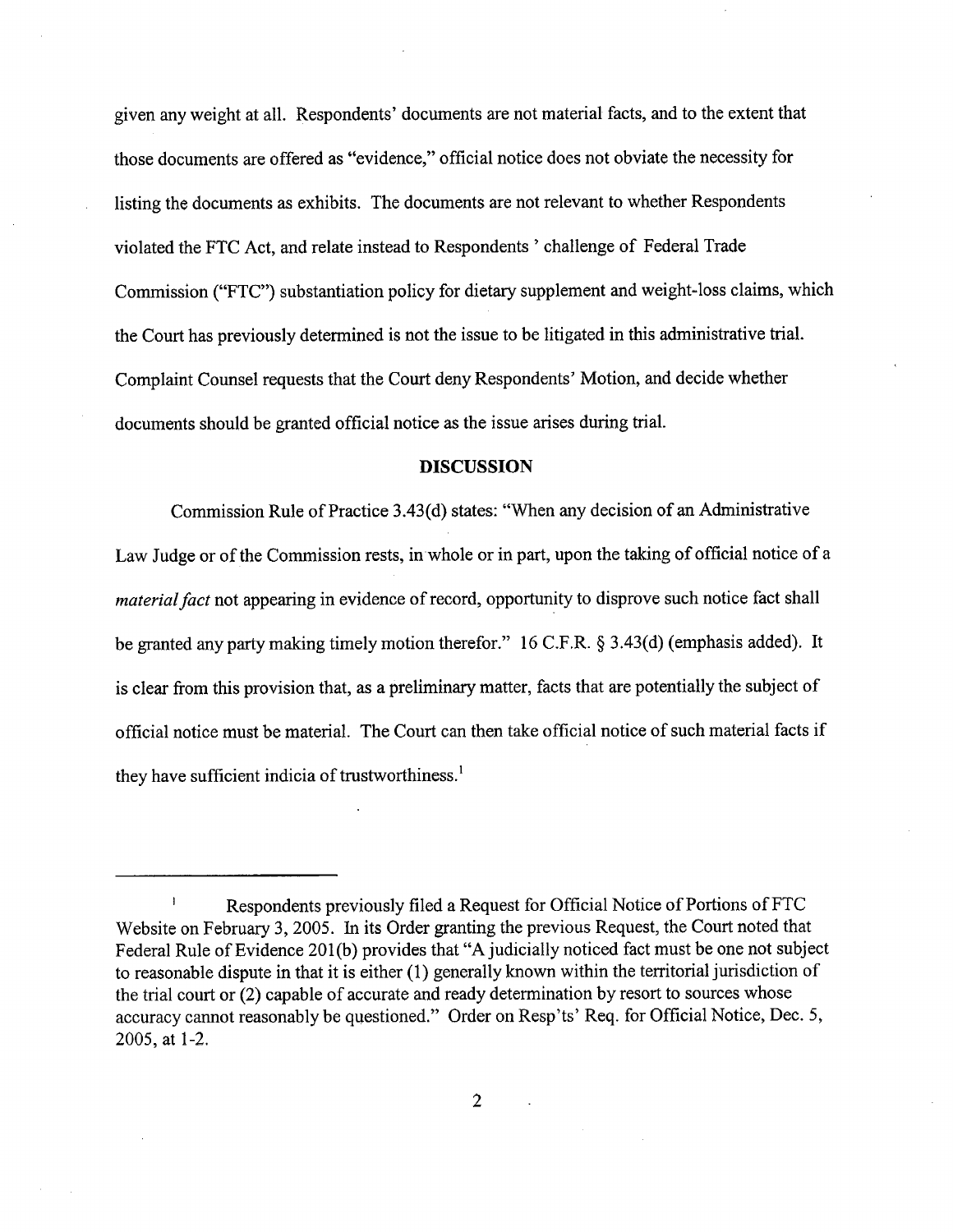Respondents' present Motion seeking official notice of FTC, FDA, and NIH documents differs from Respondents' previous Request for Official Notice of Portions of FTC Website ("Previous Request"). In their Previous Request, Respondents only sought offcial notice that certain statements contained in the FTC's web pages were made, not that they were relevant or materiaL. Previous Request at 4. Respondents' present Motion, however, seeks to establish the 23 FTC, FDA, and Nll documents as relevant and material evidence that Respondents intend to use at trial. $<sup>2</sup>$ </sup>

Respondents repeatedly profess, without any supporting facts or argument, that the 23 documents are relevant and material evidence to their case. This is clear from repeated references in their Motion, which states:

The FTC policy guidance documents, comments, and rulings are part of the public record and *reflect the agency's position* concerning the matters addressed within the documents. FDA's guidance and draft documents advocate the policies of the agency in matters relevant to this proceeding. Study applications and documents issued by the NIH are verifiable and may be officially noticed for the purpose of deciding issues that are ultimately relevant to the resolution of this matter.

Mot. for Off. Not. at 4 (emphasis added). Respondents' assertion that they seek official notice to

allow them to delete the documents from their exhibit list without forfeiting their "right to rely

<sup>&</sup>lt;sup>2</sup> Three documents that are the subject of the present Motion were also the subject of the previous Request: RX-003, FTC Notice of Potential Ilegal Marketing of Products that Claim to Cause Weight-Loss, Reduce the Risk of Disease, or Produce Other Health Benefits by Affecting the Stress-Related Hormone Cortisol; RX-017, Hearing Transcript of FTC Deception in Weight Loss Advertising; and RX-023, FTC Targets Products Claiming to Affect the Stress Hormone CortisoL. Although the Court granted Respondents' Request for official notice of these documents, it did so in connection with their use as exhibits to one of Respondents' motions for partial summary decision, not in connection with their use as trial exhibits, and it made no finding about the relevance or materiality of the documents.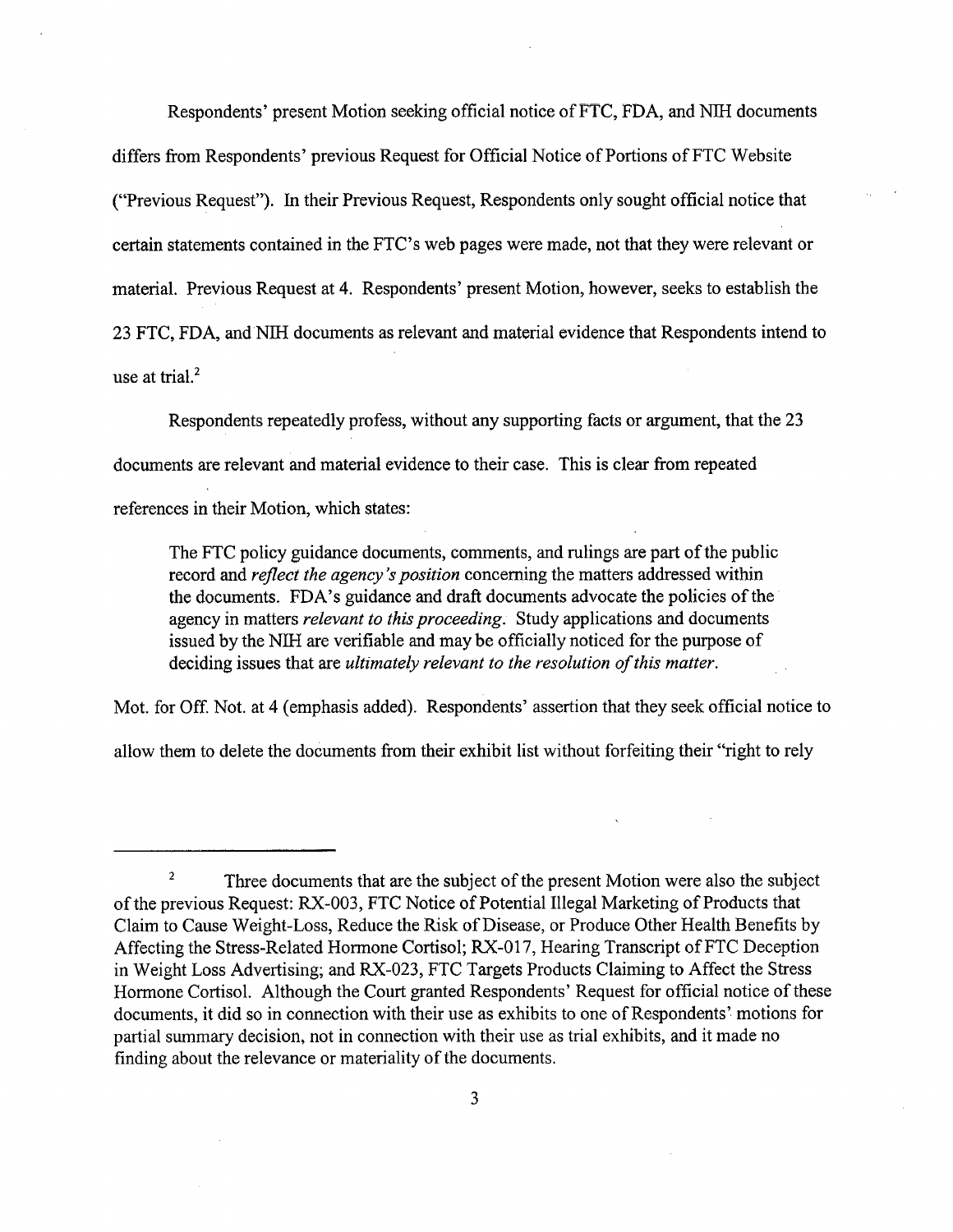upon them in their findings and conclusions and at trial" also shows that they intend to rely on the documents as "evidence."

Respondents have not shown, however, that the statements in the documents are relevant, material, and true, or that they should be given any weight. In its Order granting the Previous Request, the Court specifically noted that "Respondents do not seek official notice that the statements contained in the FTC's web pages are true, merely that such statements were made" and stated that:

Respondents must demonstrate that the statements are relevant, material and true for them to have any weight. The documents will not be admitted into evidence, but may be cited to in briefs. Pursuant to Commission Rule 3.43, official notice relates to "a material fact not appearing in evidence of record." 16 C.F.R. § 3.43(d); see also Sykes v. Apfel, 228 F.3d 259, 272 (3rd Cir. 2000); York v. AT&T Co., 95 F.3d 948, 958 (lOth Cir. 1996).

Order on Resp'ts' Req. for Official Notice, Dec. 5, 2005. Without establishing the relevance of the documents under Rule of Practice 3.43, Respondents do not have the "right to rely upon them

in their findings and conclusions and at triaL."

The character of the 23 documents makes it clear that the Respondents are continuing to

tilt at FTC substantiation policy, which the Cour has held is not the issue to be litigated at triaL.

In a previous Order concerning Respondents' defenses, the Court stated:

Respondents' defenses primarly challenge the Federal Trade Commission ("FTC") substantiation policy for dietary supplement and weight-loss claims. However, the issue to be litigated at the trial in this matter is whether Respondents violated the FTC Act's prohibition against false and misleading advertising.

See, e.g., Nov. 4, 2004 Order on Compl.Counsel's Mot. to Strike Resp'ts' "Additional Defenses"

at 2. The documents that are the subject of Respondents' present Motion for offcial notice

4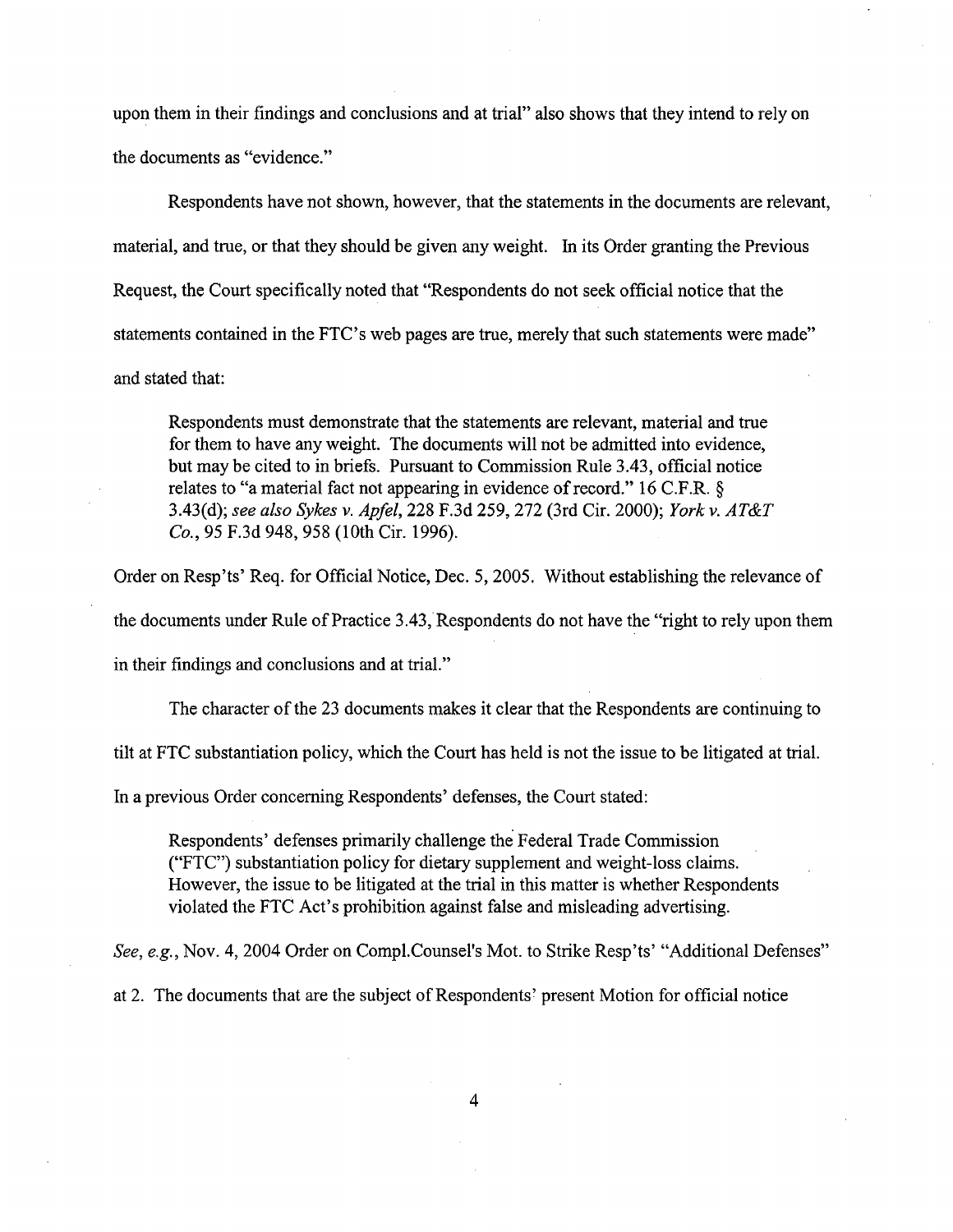evince Respondents' intention to challenge the FTC's substantiation policy at trial despite the Court's previous determinations.

sea le con

 $\sim$  19  $\,$  4  $\,$ 

The documents can be grouped into seven categories, the first five of which comprise FTC documents, and the last two of which comprise FDA and NIH documents.<sup>3</sup> These seven categories are as follows: (1) statements concerning FTC substantiation requirements, including a speech by a former Commissioner, who briefly served as Respondents' counsel, FTC policy statements, and a press release and warning letter relating to products not challenged in this case (documents 1,2,3,4, and 15; RX-001, RX-003, RX-005, RX-006, RX-023); (2) documents relating to the FTC denial of two petitions for rulemaking presented by Corporate Respondents' curent counsel in connection with FTC substantiation requirements (documents 8, 16, 17; RX-010, RX-032, RX-034); (3) an FTC workshop transcript and business education documents (documents 11, 13, 14; RX-015, RX-017, RX-018); (4) voluntary industry guidelines (documents 7 and 10; RX-009 and RX-013); (5) FTC staff comments in connection with the activities of other commissions and agencies (documents 5, 6,22; RX-007, RX-008, RX-805); (6) FDA industry guidance documents (documents 9, 12, 21; RX-011, RX-016, RX-804); and (7) NIH grant applications and guidelines on obesity (documents 18,19,20,23; RX-705, RX-706, RX-

<sup>&</sup>lt;sup>3</sup> Complaint Counsel set forth their objections to Respondents' exhibits, including the documents at issue here, in Complaint Counsel's Objections to Respondents' Final Exhibit List of December 2005, served on Respondents and the Court on January 4, 2006. Complaint Counsel set forth relevancy objections to RX-001, RX-007, RX-008, RX-009, RX-010, RX-013, RX-016, RX-017, RX-023, RX-032, RX-034, RX-705, RX-804, RX-805, and RX-806. Complaint Counsel set forth hearsay objections to RX-001, RX-007, RX-008, RX-009, RX-013, RX-016, RX-017. RX-032, RX-034, RX-705, RX-804, and RX-805. Complaint Counsel set forth objections under Fed. R. Evid. 403 (as incorporated in Rule 3.43(b)) in connection with RX-016, RX-032, RX-034, RX-705, RX-804, RX-805, and RX-806. Finally, Complaint Counsel objected to the authenticity ofRX-806.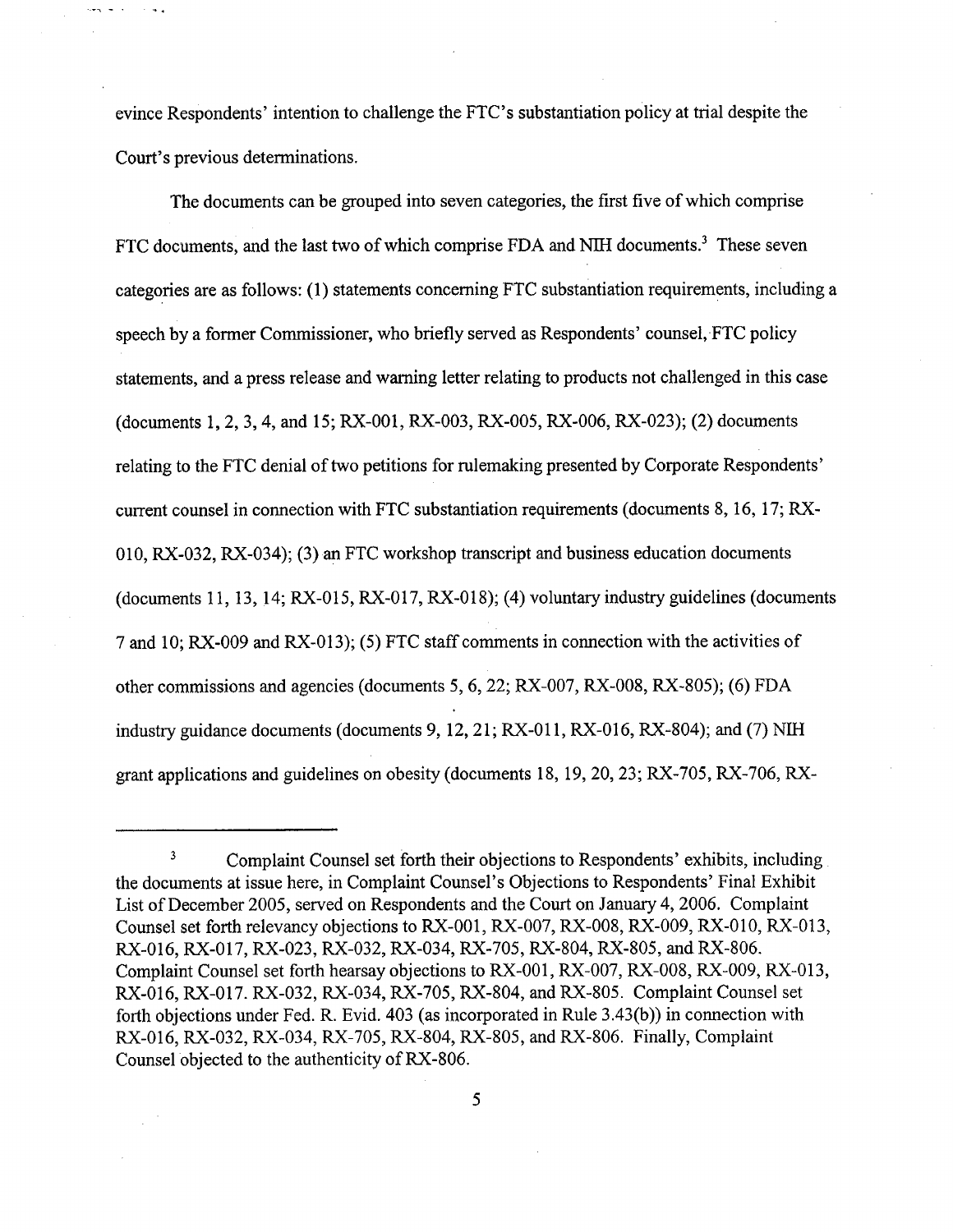707, RX-806). Respondents have not shown how these documents are relevant to any disputed issues for this trial, as defined repeatedly by this Court in previous rulings. The categories are discussed further below.

# (1) DOCUMENTS CONTAINING STATEMENTS CONCERNING FTC SUBSTANTIATION REQUIREMENTS 4

All of the documents in this category implicate the FTC's deception and substantiation policies, but are not material evidence relevant to whether Respondents violated such policies. Complaint Counsel do not dispute the existence or accuracy of Documents 3 and 4 (RX-005 and RX-006), as the Commission policy statements on substantiation and deception. However, as the Court stated in its Nov. 4, 2004 Order on Compl. Counsel's Mot. to Strike Resp'ts' "Additional

Defenses":

The FTC's policy statement. . . does not control the outcome of the case and is not the standard against which Respondents' claims will be judged, except insofar as the policy has been adopted by relevant laws and controlling cases. Heintz  $\nu$ . Jenkins, 514 U.S. 291, 298 (1995); Goswami v. American Collections Enterprise, Inc., 377 F.3d 488, 493, n.1 (5th Cir. 2004); Newman v. Boehm, Pearlstwin & Bright, Ltd., 119 F.3d 477, 481 n.2 (7th Cir. 1997); Amrep Corp. v. FTC, 768 F.2d 1171, 1178 (10th Cir. 1985).

Nov. 4, 2004 Order at 2. Statements about FTC policy provide guidance, but dò not substitute

for relevant laws and controlling cases.

<sup>&</sup>lt;sup>4</sup> The documents are: 1. Remarks of Mary L. Azcuenaga Commissioner, Before the International Congress of Advertising and Free Market, "Freedom: XXI Century; The Century of The Consumer" (May 11, 1995) (RX-001); 2. FTC Notice of Potential Ilegal Marketing of Products that Claim to Cause Weight-Loss, Reduce the Risk of Disease, or Produce Other Health Benefits by Affecting the Stress-Related Hormone Cortisol (Oct. 1,2004) (RX-003); 3. FTC's Policy Statement Regarding Advertising Substantiation (RX-005); 4. FTC's Policy Statement on Deception, October 14,1983 (RX-006); and 15. FTC Targets Products Claiming to Affect the Stress Hormone Cortisol (RX-023).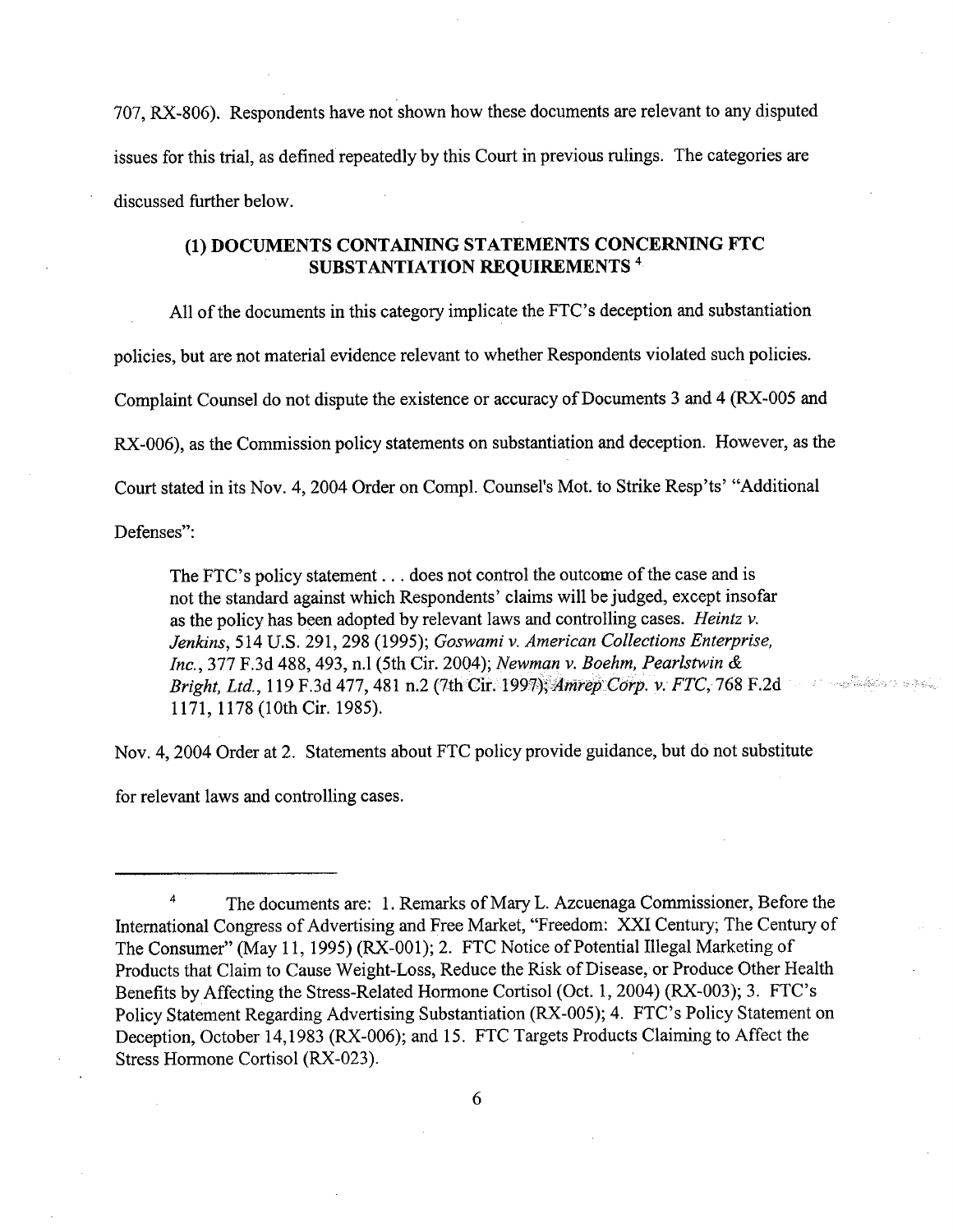In addition, statements in Document 1 (RX-001), made by former Commissioner Azcuenaga, who briefly served as Respondents' counsel, are non-binding on the FTC, and contain the following disclaimer: "The views I express today are my own and are not necessarly those of the Commission or of any other Commissioner." Furthermore, Respondents have failed to establish the relevance of any of the documents, including documents 2 and 15 (RX -003 and RX-023) which relate to a product that is not challenged in this case.

 $\sigma$  , and  $\sigma$  , and  $\sigma$ 

 $\sim 10^{-11}$ 

# (2) DOCUMENTS RELATING TO DENIAL OF FTC RULEMAKING PETITIONS<sup>5</sup>

The documents in this category all relate to petitions previously proposed by Corporate Respondents' counsel, outside of the context of this case, requesting that the FTC conduct a rulemaking proceeding in connection with FTC substantiation policy. Because the petitions were denied, the documents are irrelevant to whether Respondents violated the FTC Act's prohibition against false and misleading advertising. Respondents' request for official notice of these documents suggests that Respondents will attempt to inject previously settled policy questions into this administrative adjudication and to convert this trial into a second forum for challenging the denial of the petitions. Respondents have not shown how the documents are relevant to any disputed issue.

<sup>&</sup>lt;sup>5</sup> The documents are: 8. FTC's Denial of Petition for Rulemaking filed on behalf of Dr. Julian Whitaker (RX-010); 16. FTC's Denial of April 16,2003 Petition for Rulemaking fied on behalf of The First Amendment Health Freedom Association (RX-032); and 17. FTC's Denial of Whittaker Petition (RX-034).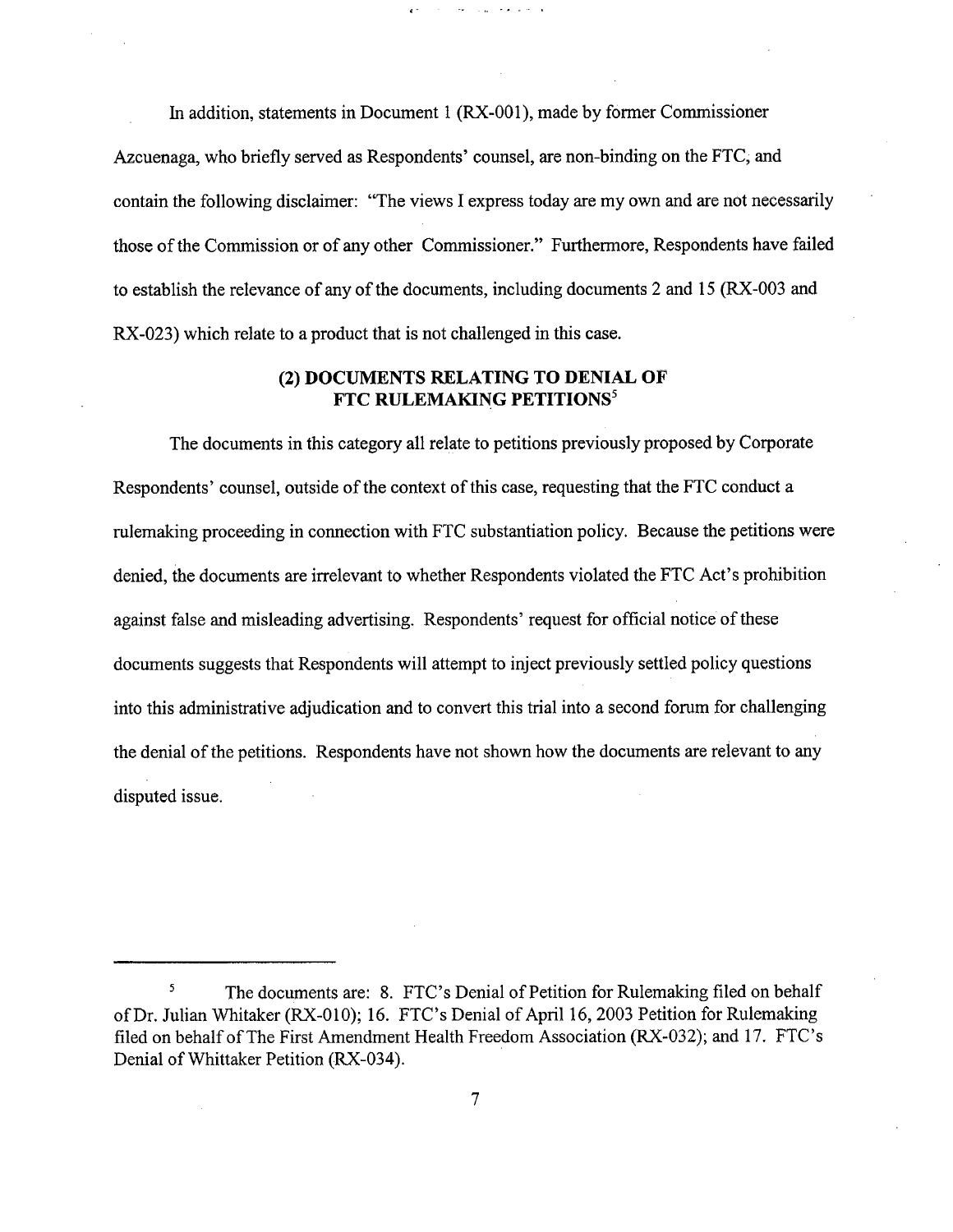# (3) FTC TRANSCRIPT AND BUSINESS EDUCATION DOCUMENTS6

Complaint Counsel do not dispute the existence or accuracy of Documents i 1 and 14 (RX-015 and RX-018), which are business education documents, but have objected to Document 13 (RX-017) on hearsay and relevancy grounds. The documents were published to assist industry members comply with existing laws and controllng cases. They are not material evidence and do not constitute the standard against which Respondents' claims will be judged. Accordingly, Respondents have not established the relevance of any of the documents to any disputed issue.

## (4) VOLUNTARY INDUSTRY GUIDELINES?

The two documents in this category are voluntary guidelines for providers of weight loss products and services. Both of the documents contain the following statement regarding the voluntary guidelines: "They are not binding, do not represent legal standards or interpretation of any legal requirements, and are not sponsored or issued by any government agency." As voluntary guidelines, the documents do not constitute the standard against which Respondents' claims wil be judged and are therefore not relevant to whether Respondents violated the FTC Act. Respondents have not shown how the documents are relevant to any disputed issue.

<sup>&</sup>lt;sup>6</sup> The documents are: 11. FTC's Dietary Supplements: An Advertising Guide For Industry (RX-015); 13. Hearing Transcript of FTC Deception in Weight Loss Advertising: A workshop (RX-017); and 14. FTC's Advertising Policies, Frequently Asked Advertising Questions: Answers for Small Businesses (FTC Brochure 2004) (RX-018).

<sup>&</sup>lt;sup>7</sup> The documents are: 7. Report re: Partnership for Healthy Weight Management brochure, Voluntary Guidelines for Providers of Weight Loss Products or Services (RX-009); and 10. Report re: Partnership for Healthy Weight Management internet guide, Voluntary Guidelines for Providers of Weight Loss Products or Services (RX-013).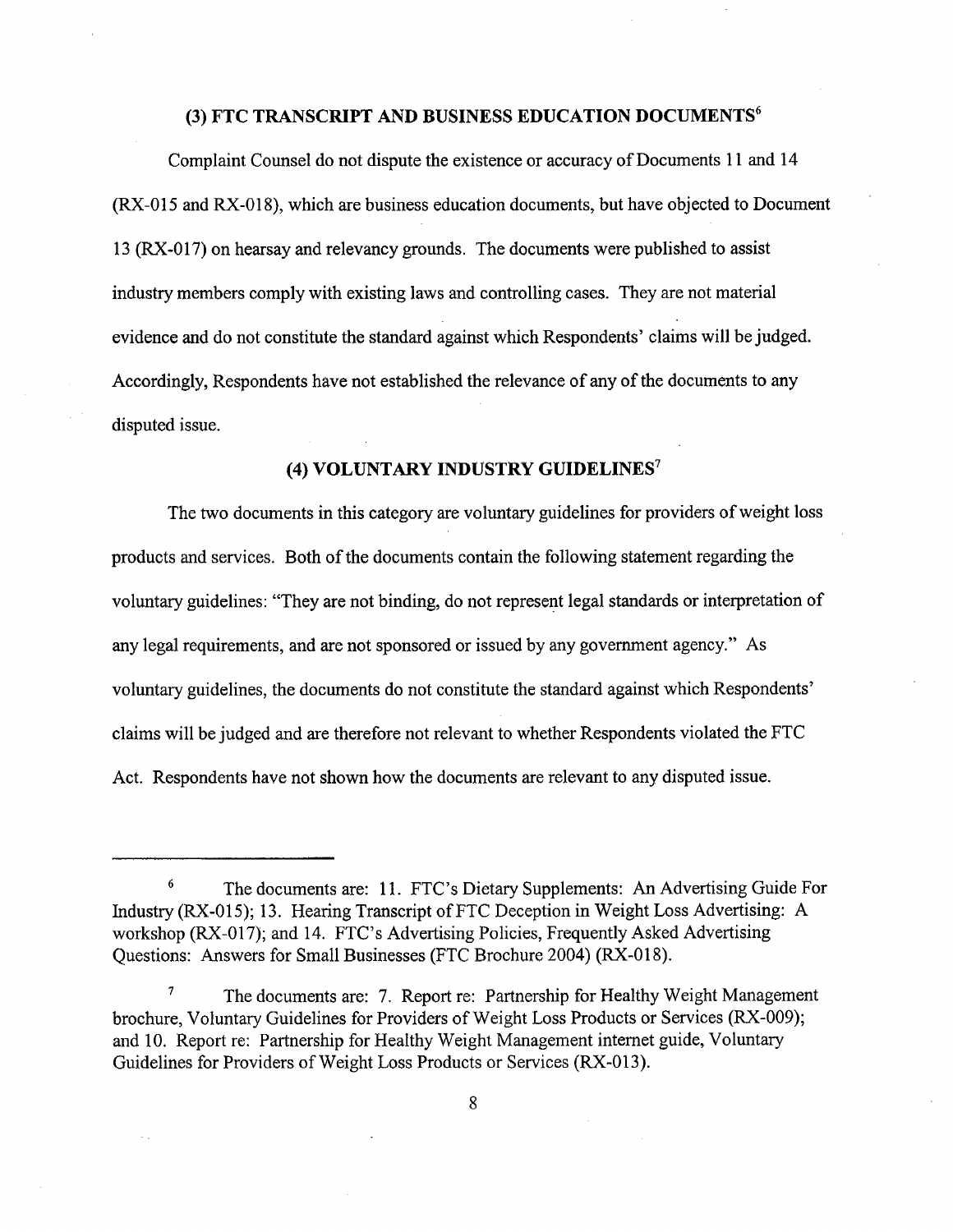## (5) FTC STAFF COMMENTS ON OTHER COMMISSIONS AND AGENCIES<sup>8</sup>

The three documents in this category are FTC staff comments in connection with the work of other commissions and agencies. Respondents have not shown how such documents are relevant to any disputed issue in this FTC matter.

# (6) FDA INDUSTRY GUIDANCE DOCUMENTS9

The documents in this category relate to another government agency, the FDA, that is not involved in these proceedings, and do not relate to FTC substantiation standards as adopted by relevant laws and controlling cases. Respondents have not shown how the documents in this category are relevant to any disputed issue.

<sup>9</sup> The documents are: 9. FDA's Guidance for Industry Significant Scientific Agreement in the Review of Health Claims for Conventional Foods and Dietary Supplements written by the U.S. Food and Safety and Applied Nutrition Office of Special Nutritionals 02/14/2005 (RX-011); 12. FDA's Guidance for Industry / Structure/ Function Claims Small Entity Compliance Guide wrtten by the U.S. Food and Drug Administration Center for Food Safety and Applied Nutrition (RX-016); and 21. FDA's Draft Guidelines on Competent & Reliable (RX-804).

<sup>&</sup>lt;sup>8</sup> The documents are: 5. Letter from the Division of Advertising Practices to Commission on Dietary Supplement Labels regarding FTC staff comments on draft report of the Commission on Dietary Supplement Labels (RX-007); 6. Comments before the US FDA in the matter of Regulations on Statements Made for Dietary Supplements Concerning the Effect of the Product on the Structure or Function of the Body; Proposed Rule (RX-008); and 22. FTC's Staff Comments on FDA's Significant Scientific Agreement (RX-805).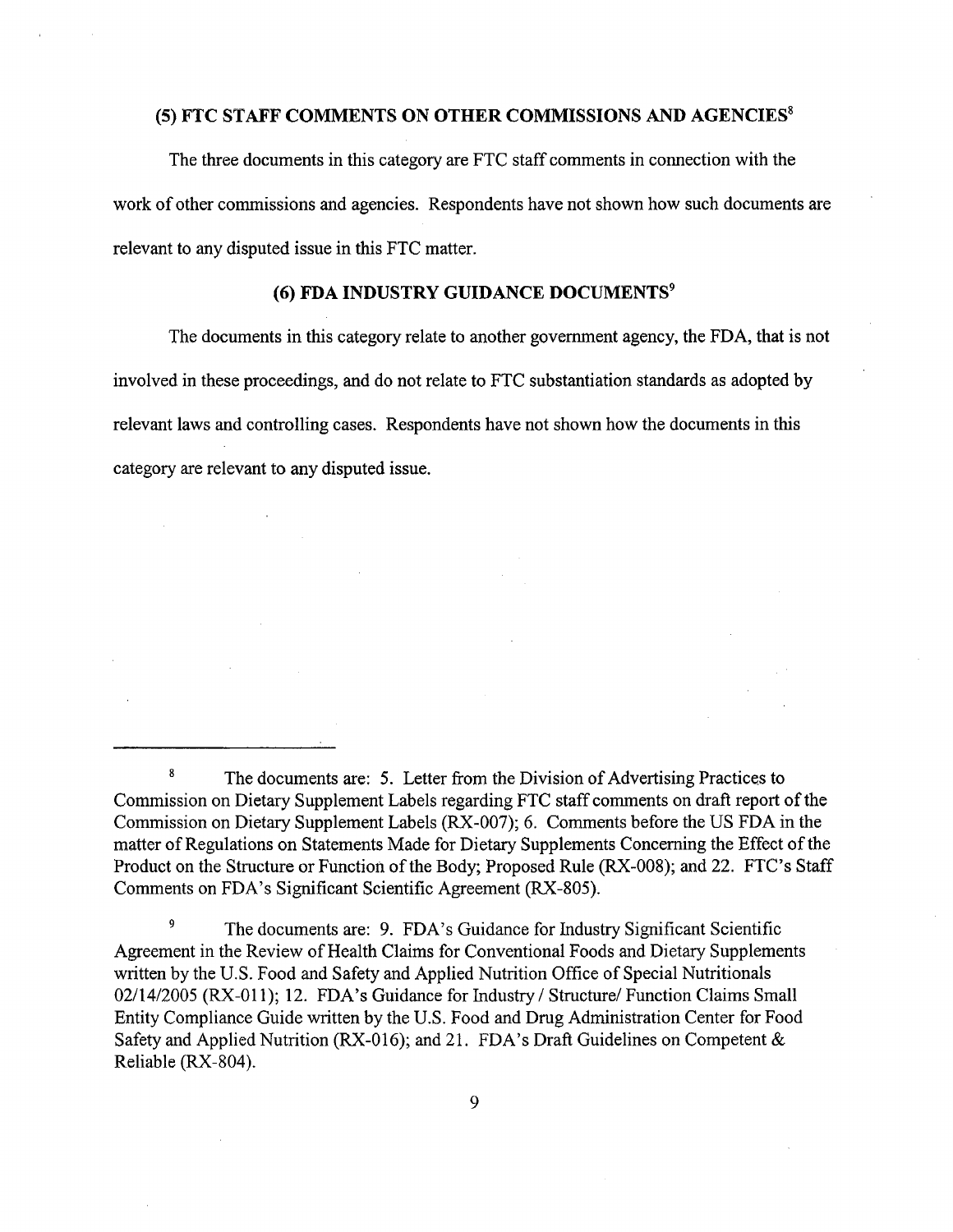# (7) NIH GRANT APPLICATIONS AND GUIDELINES ON OBESITY<sup>10</sup>

Respondents have not shown how the documents in this category, including grant applications and NIH guidelines, are relevant to any disputed issue in this FTC matter. The NIH Clinical Guidelines on obesity are non-binding guidelines of another agency having no bearing on FTC substantiation requirements as adopted by relevant laws and controlling cases.

## **CONCLUSION**

Complaint Counsel oppose Respondents' Motion for Official Notice of FTC/FDA/NIH

Documents because Respondents have failed to show that the documents are relevant, material, and true. In many instances, the documents are not relevant and are hearsay. Complaint Counsel request that, instead of granting official notice at this time, the Court consider the exhibits and any objections to them as they are presented in the context of triaL.

Respectfully submitted,

Laureen Kapin Lemuel Dowdy Walter C. Gross III Joshua S. Milard  $(202)32$  $(202)$  326-2981 (202) 326-3319 (202) 326-2454

<sup>&</sup>lt;sup>10</sup> Documents 18, 19, and 20 (RX-705, RX-706, and RX-707) are Respondents' grant applications. Document 23 is Clinical Guidelines on the Identification, Evaluation and Treatment of Overweight and Obesity in Adults by the National Institutes of Health (RX-806).

Complaint Counsel do not repeat the document titles ofRX-705, RX-706, and RX-707, used in Respondents' publicly-fied Motion, out of an abundance of caution. Respondents have filed a Revised Motion for *In Camera* Treatment of Trial Exhibits ("In Camera Motion") that seeks in camera treatment of RX-705 and RX-706. The public record version of Respondents' In Camera Motion redacts all document descriptions, including the document descriptions of RX-705 and RX-706. Because of Respondents' apparent inconsistency in the treatment of their grant application document descriptions - publicly disclosing them in their Motion for Off. Not., but redacting them from their In Camera Motion - Complaint Counsel, out of an abundance of caution, do not use the grant application document descriptions in this document.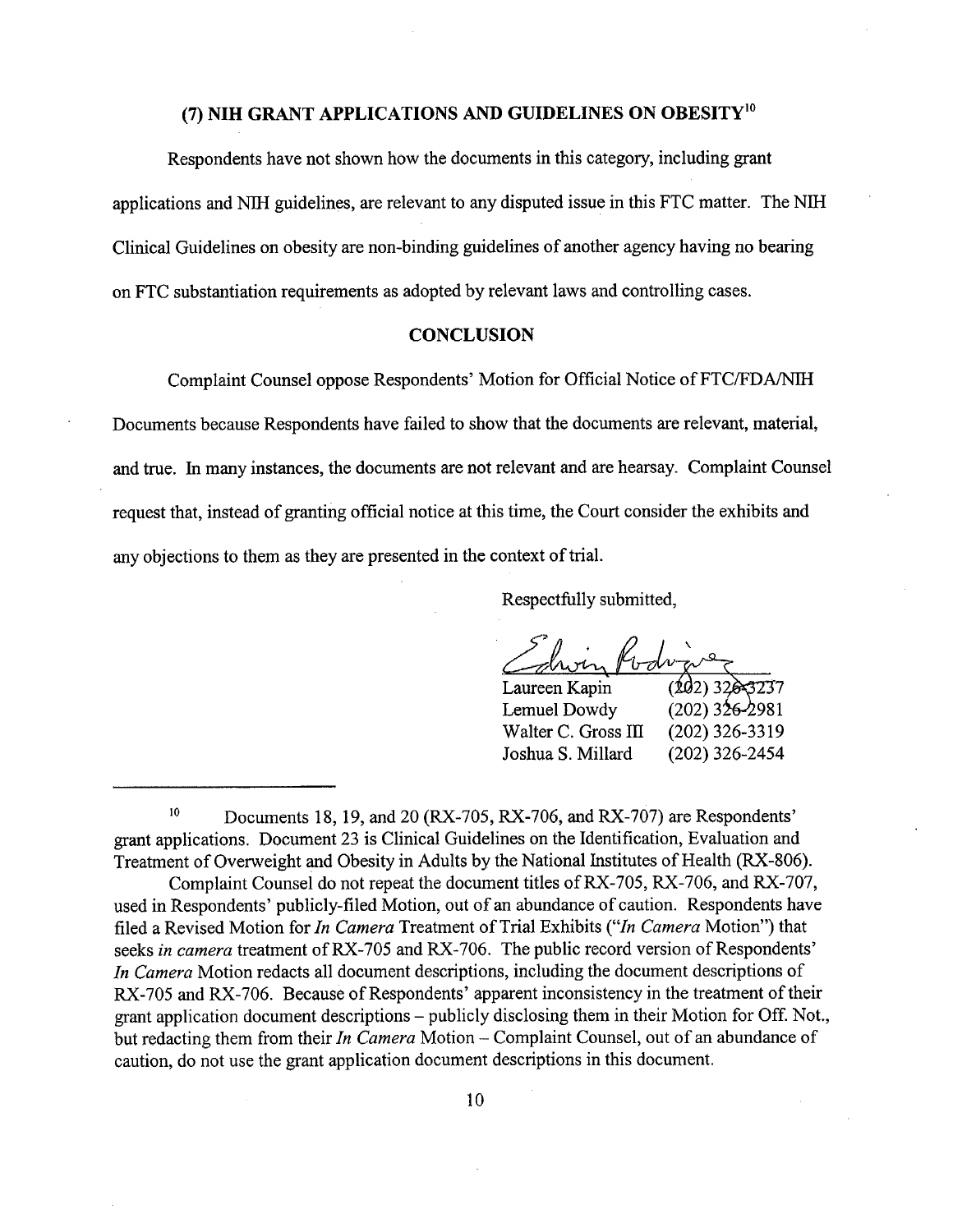Edwin Rodriguez (202) 326-3147<br>Laura Schneider (202) 326-2604 Laura Schneider Bureau of Consumer Protection Federal Trade Commission 600 Pennsylvania Avenue, N.W. Washington, D.C. 20580

Dated: January 18, 2006

 $\sim 100$  .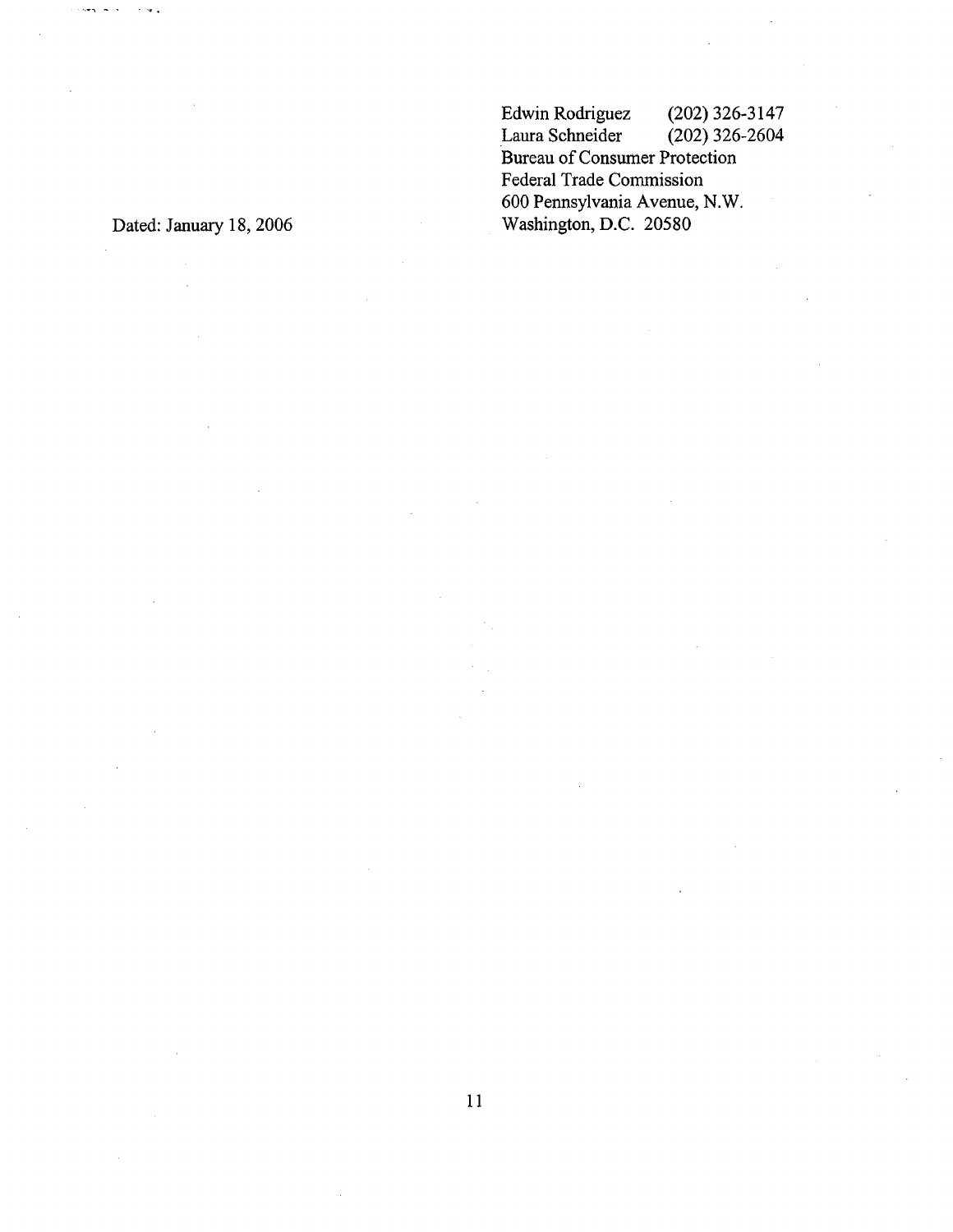## CERTIFICATION OF REVIEWING OFFICIAL

I certify that I have reviewed the attached public filing, Complaint Counsel's Opposition to Respondents' Motion for Official Notice of FTC/FDA/NIH-Related Documents Included in Respondents' Exhibit List, prior to its filing to ensure the proper use and redaction of materials subject to the Protective Respondents' Motion for Official Notice of FTC/FDA/NIH-Related Documents Included in Responds<br>Exhibit List, prior to its filing to ensure the proper use and redaction of materials subject to the Prote<br>Order in this matter

/  $\overline{1}$ 

James A. Kohm Associate Director, Division of Enforcement Bureau of Consumer Protection

Andrew March